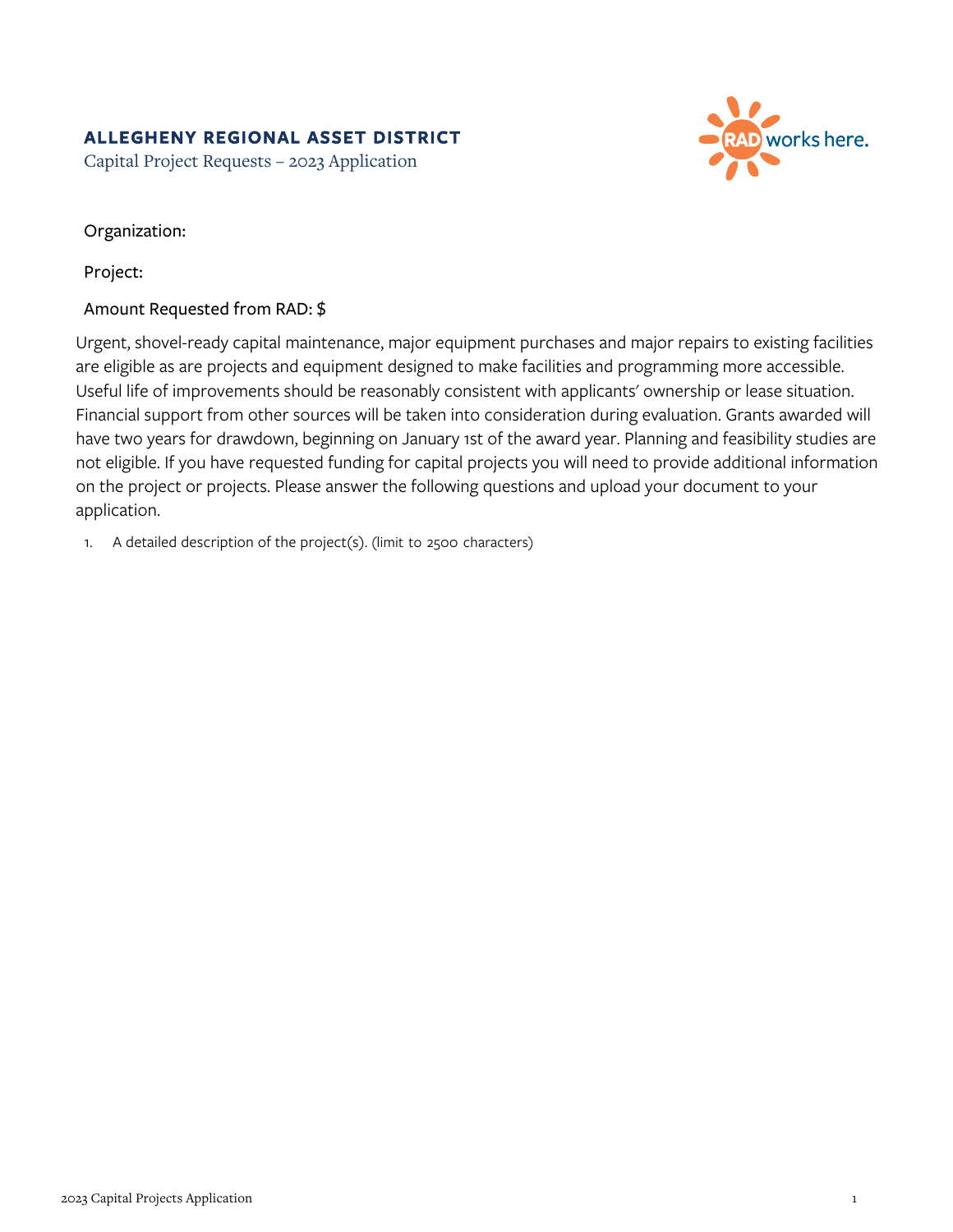2. Provide a breakdown of the costs, including the total cost. (limit to 2000 characters)

3. Explain how you will meet RAD's requirement to have at least two professional estimates for this project. (limit to 1000 characters)

4. What is the completion date of the project? (limit to 250 characters)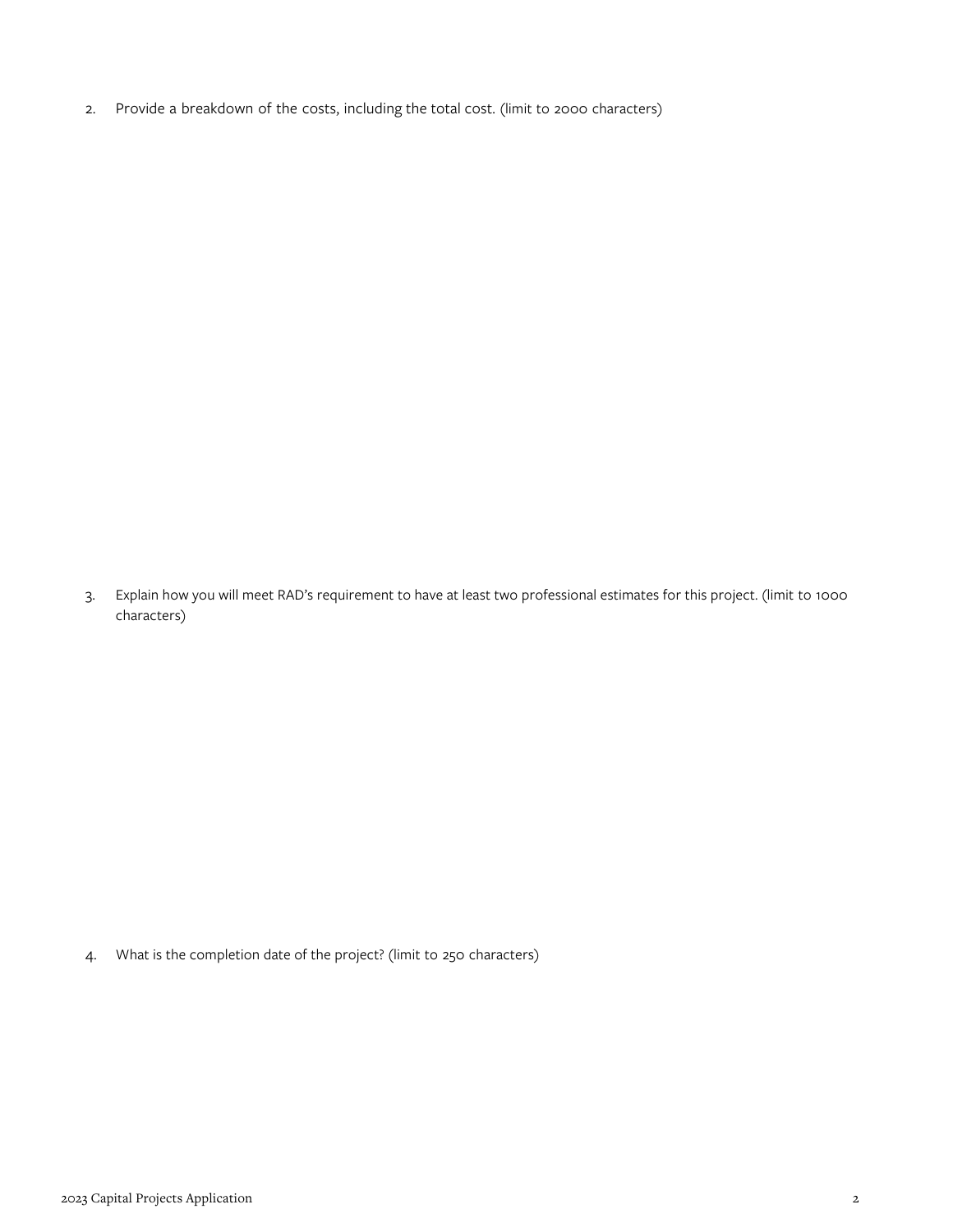- 5. Do you own the space where this project will be completed?
	- Yes No
- 6. Do you lease the space where this project will be completed?
	- Yes No

If yes to Question 6, answer a. and b.

a. Who is the lessor and what is the term length? (limit to 500 characters)

b. Are there options for extension? If so, what are they? (limit to 500 characters)

7. Does this project address a safety concern? Please explain. (limit to 1000 characters)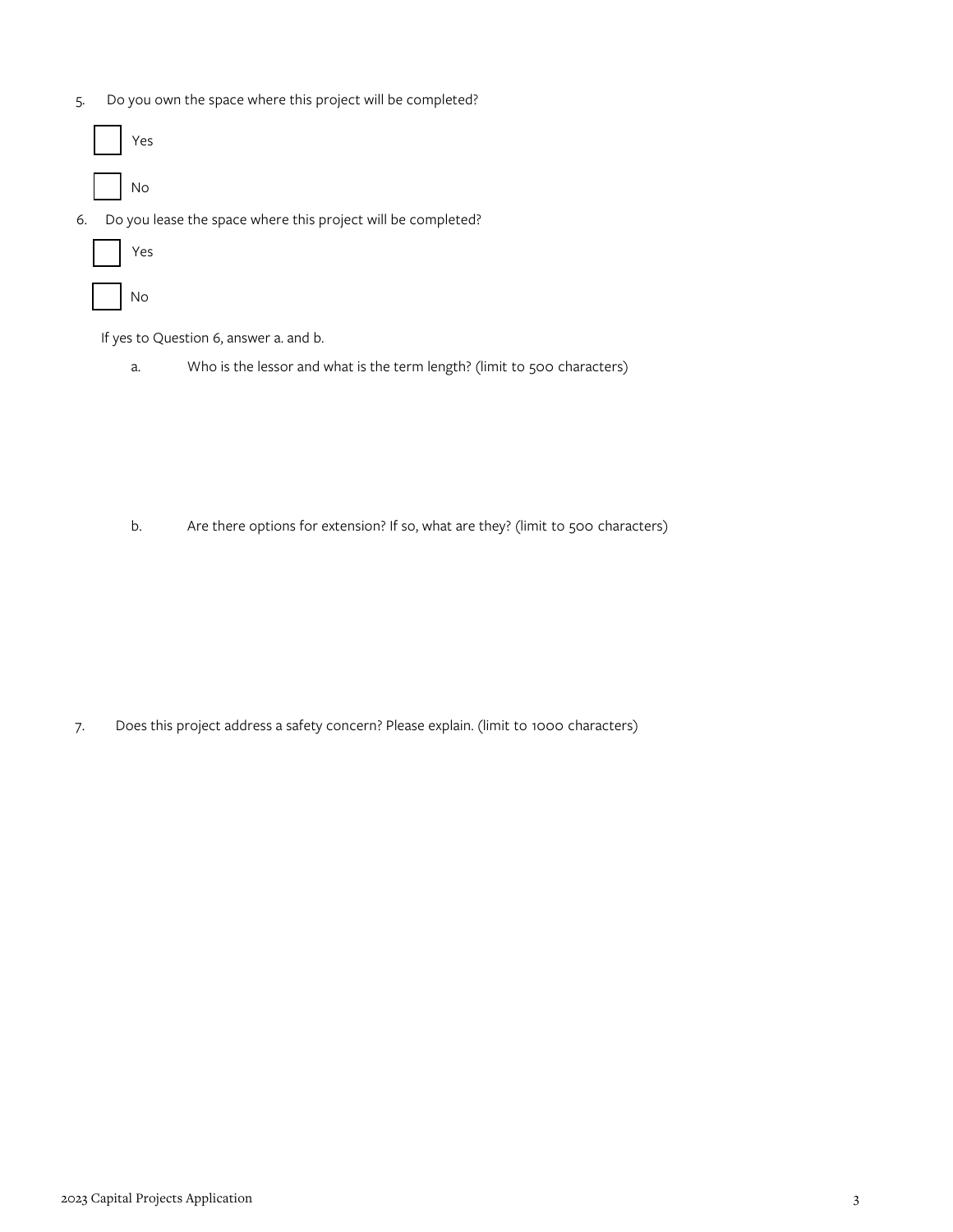8. Does this project address a regulatory or compliance issue? If yes, please provide a detailed description including codes, regulations, statutes, etc. (limit to 1000 characters)

9. Does this project address an accessibility issue? Please explain. (limit to 1000 characters)

10. What percent of funding are you asking RAD to provide?

%

11. Is your project sustainable upon completion? Do you have capital reserves to maintain? (limit to 1000 characters)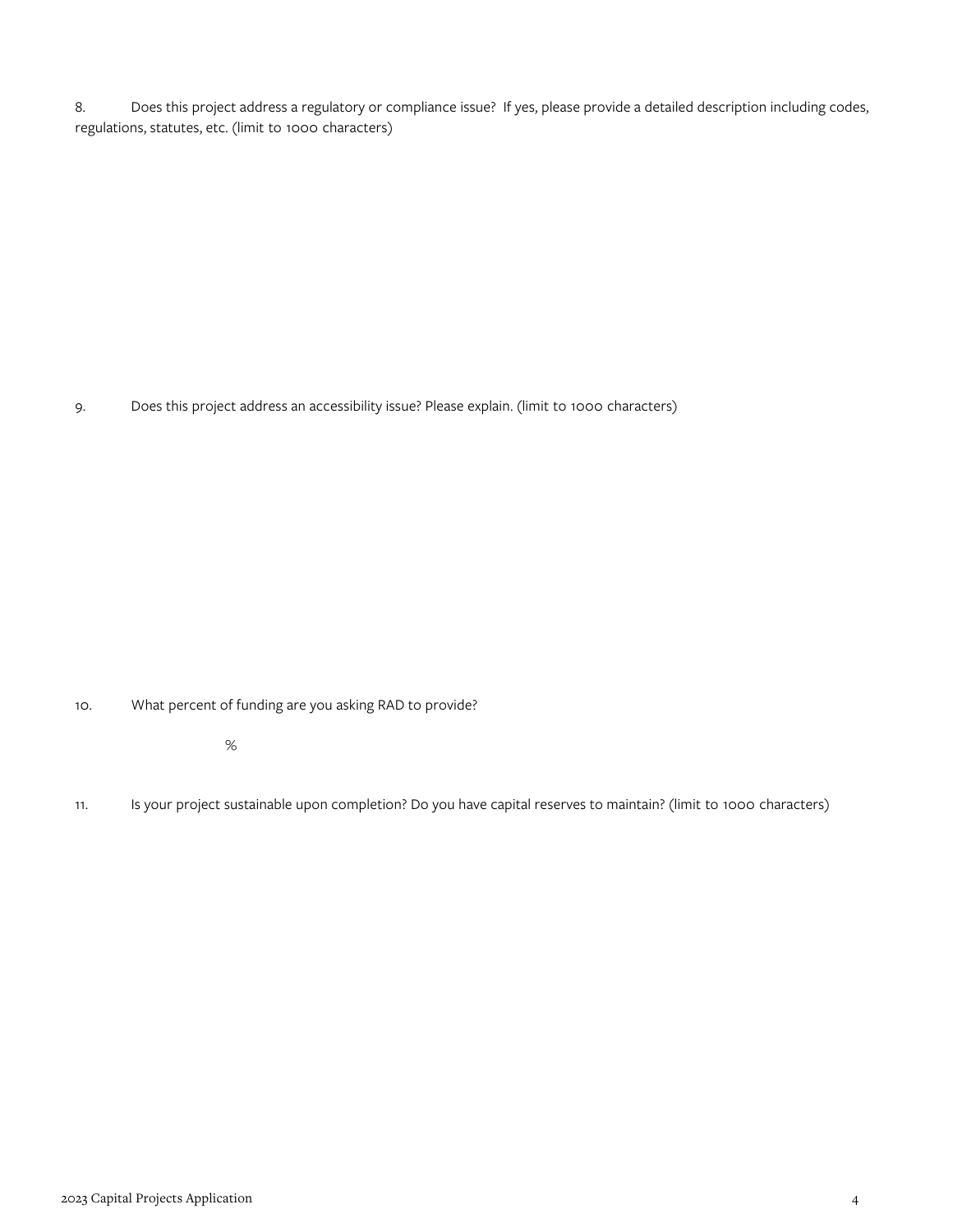12. List all other sources of funding that will be applied to this particular project? (limit to 1000 characters)

13. Did you request any other sources of public funds (i.e. State funds – RACP, or CITF)? (limit to 1000 characters)

14. What impact to revenue and / or expenses will completion of this project have on your operating budget the year following completion? (i.e. Revenue will grow 10% or by a certain dollar amount, or expenses will be reduced 5% or by a certain dollar amount.) (limit to 1000 characters)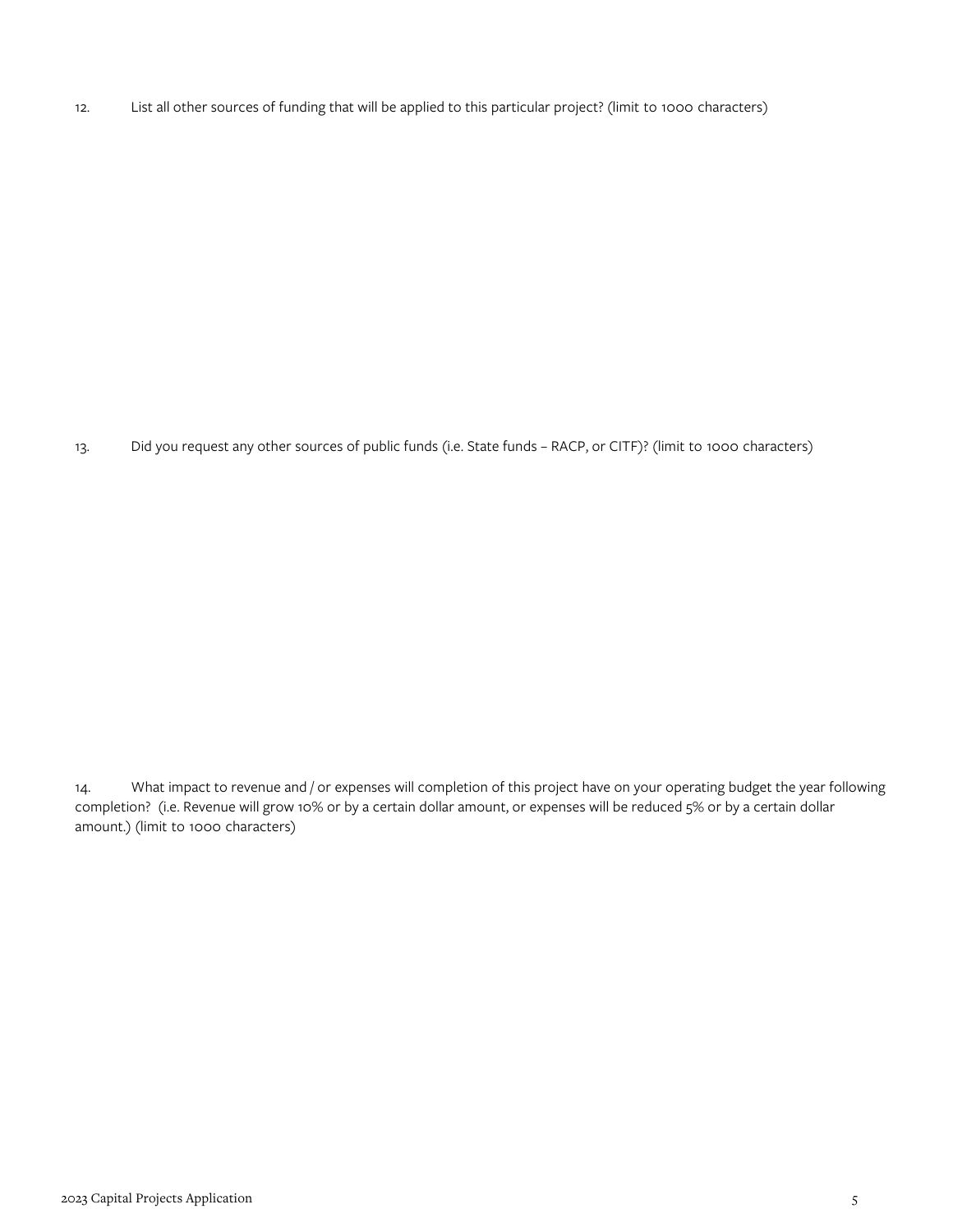15. What is the impact to revenue and / or expenses if this project is not completed? Please explain. (limit to 1000 characters)

16. Provide three years of unrestricted surpluses or deficits from audit report / Data Arts. (limit to 1000 characters)

17. Demonstrate how you will afford opportunities to minority and women owned businesses. (limit to 1000 characters)